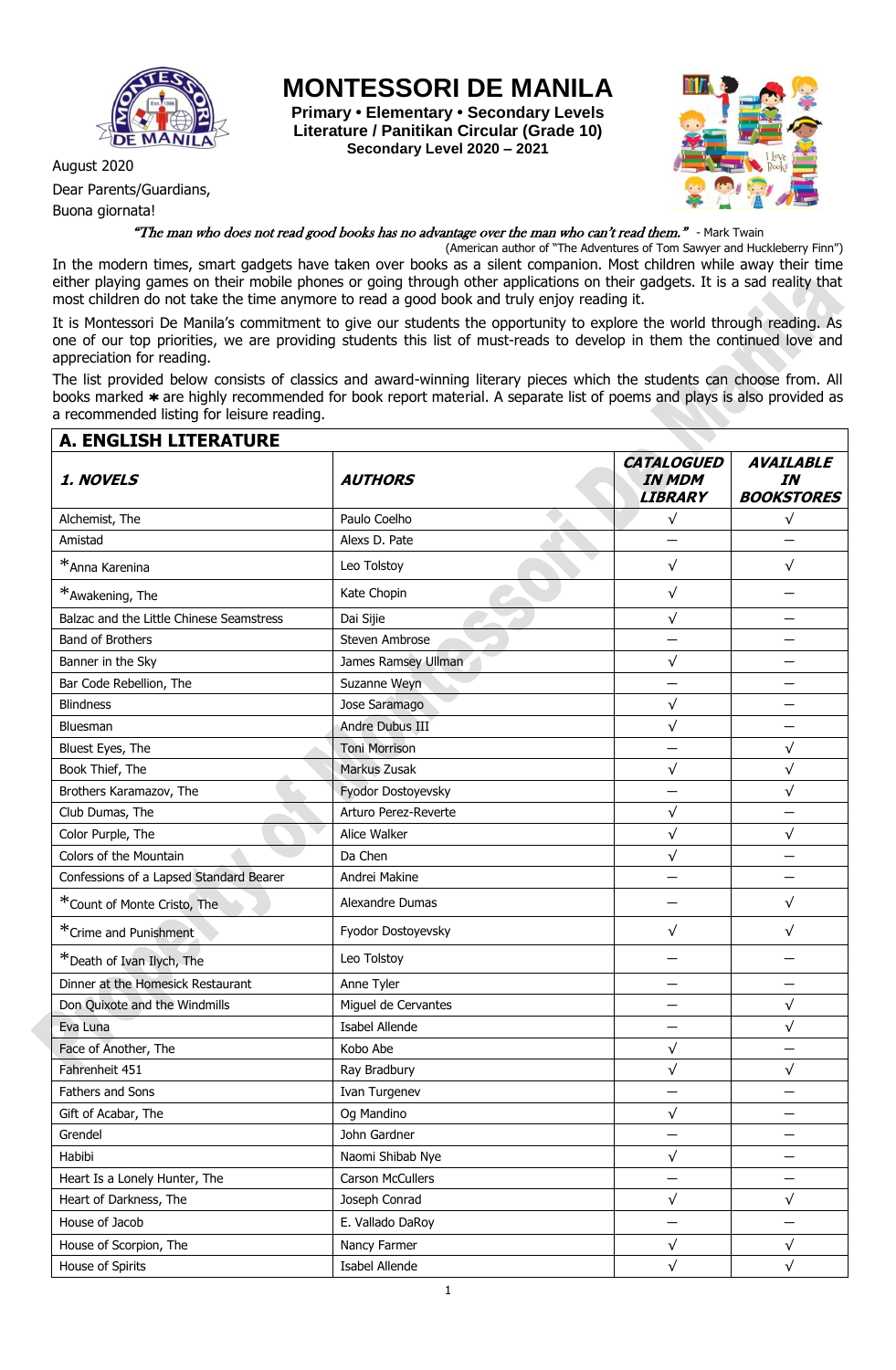| *Hunchback of Notre Dame, The           | Victor Hugo                        | $\sqrt{}$  |           |
|-----------------------------------------|------------------------------------|------------|-----------|
| Idiot, The                              | Fyodor Dostoyevsky                 | $\sqrt{}$  | $\sqrt{}$ |
| Illusion                                | Richard Bach                       |            |           |
| Illustrado                              | Miguel Syjuco                      |            | $\sqrt{}$ |
| Independence Day                        | Richard Ford                       | $\sqrt{}$  |           |
| Into Thin Air                           | Jon Krakauer                       |            |           |
| Jonathan Livingston Seagull             | Richard Bach                       | $\sqrt{}$  |           |
| *Jude the Obscure                       | Thomas Hardy                       |            |           |
| Les Misérables                          | Victor Hugo                        | $\sqrt{}$  | $\sqrt{}$ |
| Lost Diary of Rizal, The                | Scy Sze                            |            |           |
| Lovely Bones, The                       | Alice Sebold                       |            | $\sqrt{}$ |
| *Madame Bovary                          | Gustave Flaubert                   | $\sqrt{}$  |           |
| *Man in the Iron Mask, The              | Alexandre Dumas                    | $\sqrt{}$  |           |
| Mr. Spaceman                            | Robert Olen Butler                 | $\sqrt{}$  |           |
| Ocean Sea                               | Alessandro Baricco                 |            |           |
| Odyssey, The                            | Homer (Translated by W.H.D. Rouse) | $\sqrt{}$  | $\sqrt{}$ |
| *One Hundred Years of Solitude          | Gabriel G. Marquez                 | $\sqrt{}$  |           |
| Passage to India                        | E.M. Forster                       |            |           |
| Pilgrimage, The                         | Paulo Coelho                       | $\sqrt{}$  | $\sqrt{}$ |
| Pilgrim's Progress, The                 | John Bunyan                        | $\sqrt{}$  |           |
| Portrait of an Artist as a Young Man, A | James Joyce                        | $\sqrt{}$  | $\sqrt{}$ |
| Prince                                  | Ib Michael                         | $\sqrt{}$  |           |
| Remembering the Good Times              | <b>Richard Peck</b>                |            |           |
| Roman Fever                             | Edith Wharton                      |            |           |
| Ropemaker, The                          | Peter Dickinson                    | $\sqrt{}$  |           |
| Siddhartha                              | Herman Hesse                       | $\sqrt{}$  | $\sqrt{}$ |
| *Snow Country                           | Yasunari Kawabata                  |            |           |
| Sound and the Fury, The                 | William Faulkner                   |            |           |
| Stones Cry Out, The                     | Hikaru Okuizumi                    | $\sqrt{}$  |           |
| Sula                                    | <b>Toni Morrison</b>               |            |           |
| *Sun Also Rises, The                    | Ernest Hemingway                   | $\sqrt{}$  |           |
| *Tale of Genji                          | Lady Murasaki Shikibu              | $\sqrt{}$  | $\sqrt{}$ |
| *Tess of the Urbervilles                | Thomas Hardy                       | $\sqrt{}$  |           |
| That Was When, This Is Now              | S.E. Hinton                        | —          |           |
| Three Deaths                            | Leo Tolstoy                        |            |           |
| To the Lighthouse                       | Virginia Woolf                     |            |           |
| Tom Jones, (The History of)             | Henry Fielding                     | $\sqrt{}$  |           |
| $*$ Ulysses                             | James Joyce                        | $\sqrt{}$  |           |
| Vanity Fair                             | William Thackeray                  | $\sqrt{ }$ |           |
| Weep Not, Child                         | Ngũgĩ wa Thiong'o                  |            |           |
| Wings of the Dove                       | Henry James                        |            |           |
| 2. SHORT STORIES / COLLECTIONS          |                                    |            |           |
| *A and P                                | John Updike                        |            |           |
| *Adios, Cordera!                        | Leopoldo Alas                      |            |           |
| *Chrysanthemums, The                    | John Steinbeck                     |            |           |
| *Clean, Well-lighted Place, A           | Ernest Hemingway                   |            |           |
| *Country Doctor, A                      | Franz Kafka                        |            |           |
| *Creole Democracy                       | Rufino Blanco Fombona              |            |           |
| *Decameron, The                         | Giovanni Boccaccio                 | $\sqrt{ }$ |           |
| *Eveline                                | James Joyce                        |            |           |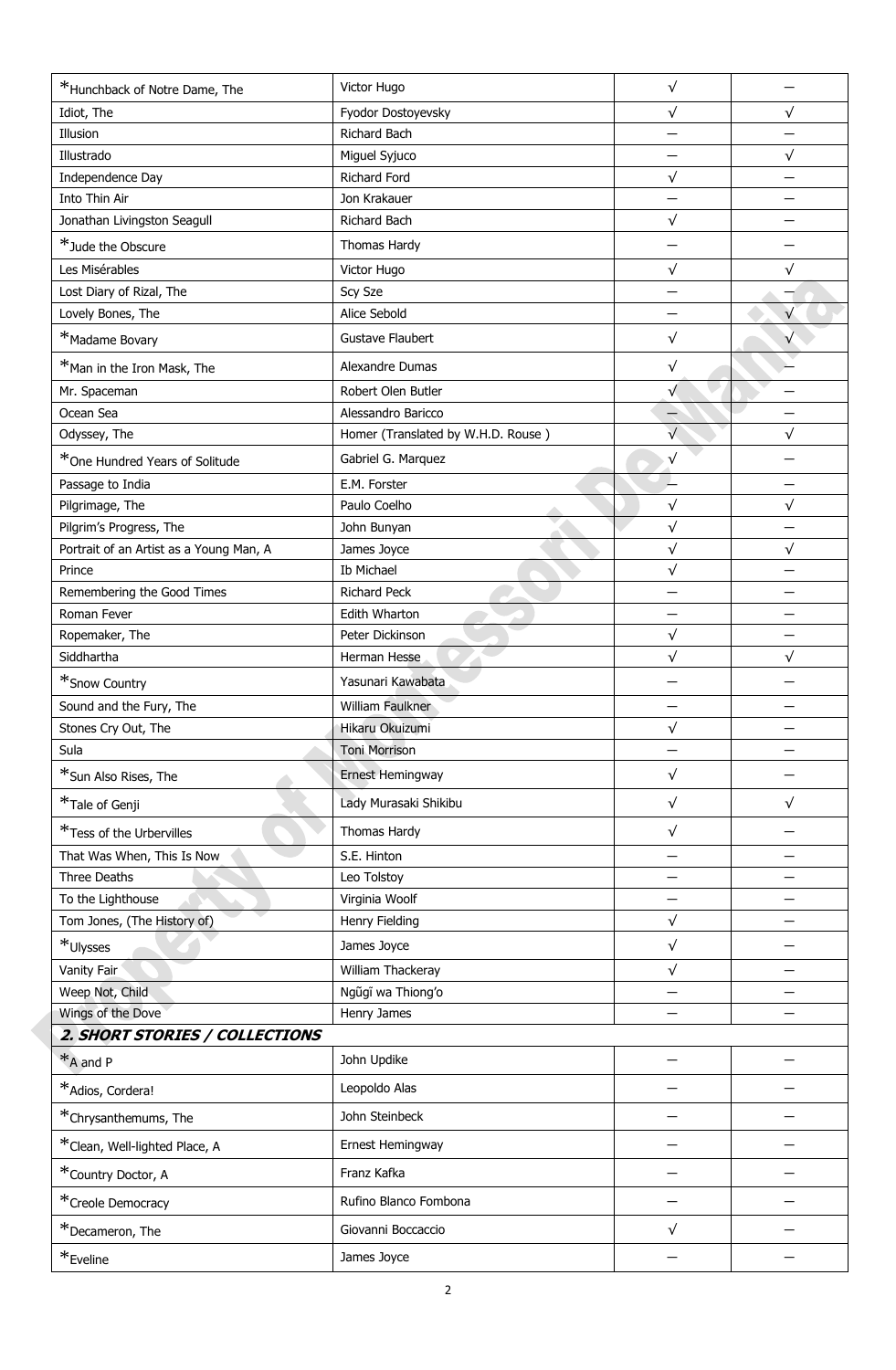| *Everyday Use                           | Alice Walker              |            |                          |
|-----------------------------------------|---------------------------|------------|--------------------------|
| Hungry Artist, A                        | Franz Kafka               |            |                          |
| Loss and the Healing, The               | Sigrid Undset             |            |                          |
| *Lottery Ticket, The                    | Anton Chekhov             |            |                          |
| *Love and Bread                         | August Strindberg         |            |                          |
| Man Who Walked through Walls, The       | Marcel Aymé               |            |                          |
| *Metamorphosis, The                     | Franz Kafka               |            | $\sqrt{}$                |
| *Rose for Emily, A                      | William Faulkner          |            |                          |
| *Secret Lion, The                       | Alberto Alvaro Rios       |            |                          |
| $*$ Silence                             | Tadeusz Borowski          |            |                          |
| *Smith Who Could Not Get into Hell, The | Peter Asbjornsen          |            |                          |
| *Story of an Hour, The                  | Kate Chopin               |            |                          |
| *Teenage Wasteland                      | Anne Tyler                |            |                          |
| *Two Kinds                              | Amy Tan                   |            |                          |
| *Very Old Man with Enormous Wings       | Gabriel Garcia Marquez    |            |                          |
| *Waiting                                | Ha-jin                    |            |                          |
| Wall, The                               | Jean-Paul Sartre          |            |                          |
| 3. POEMS                                |                           |            |                          |
| Charge of the Light Brigade             | Alfred Tennyson           |            |                          |
| <b>Collected Poems</b>                  | W.H. Auden                |            |                          |
| *Poetical Works of Shelley, The         | Percy Bysshe Shelley      |            |                          |
| Poetical Works of Wordsworth            | William Wordsworth        |            |                          |
| *Selected Poems of Thomas Hardy         | Thomas Hardy              |            |                          |
| Wastle Land, The                        | T.S. Eliot                |            |                          |
| 4. PLAYS / DRAMAS                       |                           |            |                          |
| *Cherry Orchard, The                    | Anton Chekhov             |            |                          |
| Desire Under the Elms                   | Eugene O'Neil             |            |                          |
| Four Major Plays: Volume 1              |                           |            |                          |
| *A Doll's House                         | Henrik Ibsen              |            |                          |
| The Wild Duck                           | Henrik Ibsen              |            |                          |
| Hedda Gabler                            | Henrik Ibsen              |            |                          |
| The Master Builder                      | Henrik Ibsen              |            |                          |
| Ghost Sonata                            | August Strindberg         |            |                          |
| Othello                                 | William Shakespeare       |            | $\sqrt{}$                |
| Tartuffe                                | Molière                   |            |                          |
| <b>B. PANITIKAN</b>                     |                           |            |                          |
| <b>Aklat</b>                            | <b>MAY-AKDA</b>           |            |                          |
| Babaeng Misteryosa                      | Benjamin Pascual          | $\sqrt{ }$ | $\sqrt{ }$               |
| <b>Madaling Araw</b>                    | Iñigo Ed. Regalado        | $\sqrt{ }$ |                          |
| Mag-inang Mahirap                       | Valeriano H. Pena         |            |                          |
| Mapangaraping Kagandahan                | Ceres S.C. Alabado        | $\sqrt{}$  |                          |
| Mga Lihim ng Daigdig                    | Gloria Villaraza Guzman   | $\sqrt{ }$ | $\overline{\phantom{0}}$ |
| Pinaglahuan                             | Faustino Aguilar          | $\sqrt{ }$ |                          |
| Sa Kagubatan ng Isang Lungsod           | Abdon M. Balde, Jr.       |            |                          |
| Sibol sa mga Guho                       | Ave Perez Jacob           | $\sqrt{}$  |                          |
| Sugat ng Alaala                         | Teresita Manaloto-Magnaye |            |                          |

Online sellers who also carry good book titles are: [https://booksforless.ph/,](https://booksforless.ph/) [https://www.fullybookedonline.com/,](https://www.fullybookedonline.com/) [https://www.nationalbookstore.com/,](https://www.nationalbookstore.com/) [https://press.up.edu.ph/store/,](https://press.up.edu.ph/store/) [ateneo.edu/ateneopress,](http://ateneo.edu/ateneopress) [https://www.anvilpublishing.com/,](https://www.anvilpublishing.com/) [https://biblio.ph/,](https://biblio.ph/) [porchreader.com,](http://porchreader.com/)